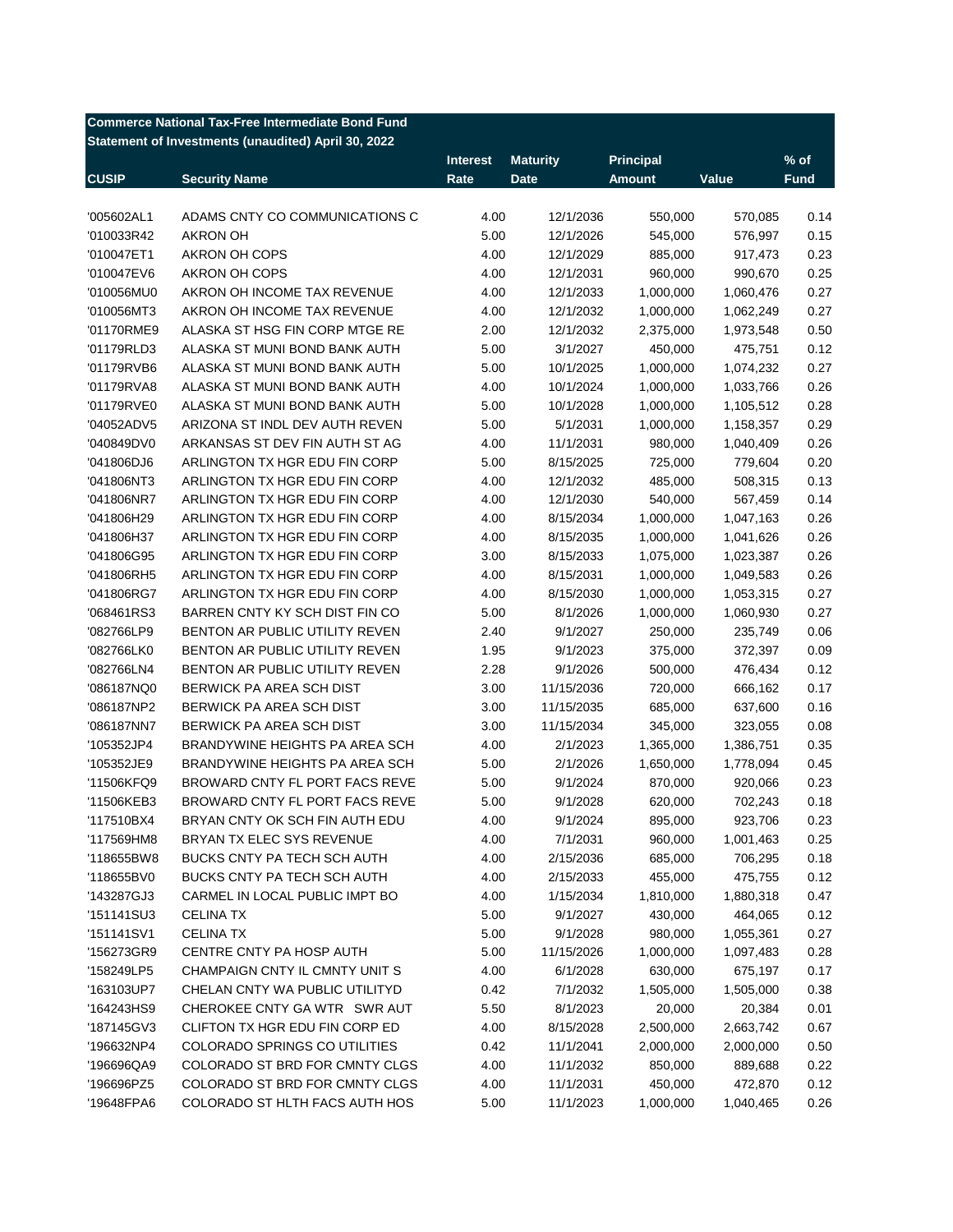| <b>Commerce National Tax-Free Intermediate Bond Fund</b> |                                                     |                 |                 |                  |           |             |  |
|----------------------------------------------------------|-----------------------------------------------------|-----------------|-----------------|------------------|-----------|-------------|--|
|                                                          | Statement of Investments (unaudited) April 30, 2022 |                 |                 |                  |           |             |  |
|                                                          |                                                     | <b>Interest</b> | <b>Maturity</b> | <b>Principal</b> |           | $%$ of      |  |
| <b>CUSIP</b>                                             | <b>Security Name</b>                                | Rate            | <b>Date</b>     | <b>Amount</b>    | Value     | <b>Fund</b> |  |
| '196480FQ5                                               | COLORADO ST HSG FIN AUTH                            | 2.13            | 5/1/2025        | 250,000          | 240,081   | 0.06        |  |
| '196480FR3                                               | COLORADO ST HSG FIN AUTH                            | 2.18            | 11/1/2025       | 250,000          | 238,734   | 0.06        |  |
| '196480FP7                                               | COLORADO ST HSG FIN AUTH                            | 2.08            | 11/1/2024       | 280,000          | 270,932   | 0.07        |  |
| '196480FN2                                               | COLORADO ST HSG FIN AUTH                            | 2.03            | 5/1/2024        | 310,000          | 302,234   | 0.08        |  |
| '19658QFE2                                               | COLORADO ST SCH OF MINES INSTN                      | 0.81            | 2/1/2023        | 2,400,000        | 2,394,254 | 0.60        |  |
| '197256NE6                                               | COLUMBIA BORO PA SCH DIST                           | 4.00            | 2/15/2023       | 1,790,000        | 1,819,397 | 0.46        |  |
| '205759JR5                                               | <b>COMSTOCK PARK MI PUBLIC SCHS</b>                 | 5.00            | 5/1/2024        | 730,000          | 767,389   | 0.19        |  |
| '207743QQ1                                               | CONNECTICUT ST HGR EDU SUPPLEM                      | 3.25            | 11/15/2024      | 560,000          | 556,420   | 0.14        |  |
| '207743QT5                                               | CONNECTICUT ST HGR EDU SUPPLEM                      | 3.75            | 11/15/2027      | 830,000          | 818,975   | 0.21        |  |
| '207743WG6                                               | CONNECTICUT ST HGR EDU SUPPLEM                      | 5.00            | 11/15/2029      | 450,000          | 502,248   | 0.13        |  |
| '207743WH4                                               | CONNECTICUT ST HGR EDU SUPPLEM                      | 5.00            | 11/15/2030      | 385,000          | 431,719   | 0.11        |  |
| '207743WF8                                               | CONNECTICUT ST HGR EDU SUPPLEM                      | 5.00            | 11/15/2028      | 450,000          | 498,938   | 0.13        |  |
| '207743WE1                                               | CONNECTICUT ST HGR EDU SUPPLEM                      | 5.00            | 11/15/2027      | 330,000          | 362,888   | 0.09        |  |
| '20775C8B3                                               | CONNECTICUT ST HSG FIN AUTH HS                      | 2.09            | 5/15/2026       | 500,000          | 471,433   | 0.12        |  |
| '20775C7Y4                                               | CONNECTICUT ST HSG FIN AUTH HS                      | 1.86            | 11/15/2024      | 330,000          | 317,794   | 0.08        |  |
| '20775C7Z1                                               | CONNECTICUT ST HSG FIN AUTH HS                      | 1.90            | 5/15/2025       | 530,000          | 506,009   | 0.13        |  |
| '20775C8A5                                               | CONNECTICUT ST HSG FIN AUTH HS                      | 1.95            | 11/15/2025      | 765,000          | 724,455   | 0.18        |  |
| '213651MZ2                                               | COOK CNTY IL SCH DIST 63 EAST                       | 4.00            | 12/1/2034       | 1,460,000        | 1,515,927 | 0.38        |  |
| '21614TCS7                                               | COOK CNTY IL TWP HIGH SCH DIST                      | 5.00            | 12/15/2025      | 1,090,000        | 1,173,651 | 0.30        |  |
| '219764MC8                                               | CORONA NORCO CA UNIF SCH DIST                       | 5.40            | 8/1/2026        | 450,000          | 501,367   | 0.13        |  |
| '222367DU5                                               | <b>COUNTRYSIDE IL</b>                               | 3.30            | 1/1/2024        | 500,000          | 503,132   | 0.13        |  |
| '232394BM7                                               | CUYAHOGA OH MET HSG AUTH REVEN                      | 2.00            | 12/1/2031       | 2,500,000        | 2,161,240 | 0.54        |  |
| '23981MAW6                                               | DAYTON MONTGOMERY CNTY OH PORT                      | 2.00            | 11/15/2031      | 430,000          | 352,811   | 0.09        |  |
| '239851CM8                                               | DAYTON OH CITY SCH DIST COPS                        | 4.00            | 12/1/2030       | 610,000          | 648,730   | 0.16        |  |
| '239851CQ9                                               | DAYTON OH CITY SCH DIST COPS                        | 3.00            | 12/1/2033       | 675,000          | 633,477   | 0.16        |  |
| '239851CP1                                               | DAYTON OH CITY SCH DIST COPS                        | 3.00            | 12/1/2032       | 660,000          | 623,763   | 0.16        |  |
| '243360ES9                                               | DECATUR TWP IN MULTI SCH BLDGC                      | 5.00            | 7/15/2023       | 2,315,000        | 2,390,984 | 0.60        |  |
| '246579KY1                                               | DELAWARE VLY PA REGL FINANCIAL                      | 5.00            | 9/1/2033        | 2,100,000        | 2,404,496 | 0.61        |  |
| '249174XS7                                               | DENVER CITY CNTY CO SCH DIST                        | 3.00            | 12/1/2036       | 500,000          | 467,253   | 0.12        |  |
| '262608SH6                                               | DU PAGE WILL CNTYS IL CMNTYS                        | 2.00            | 12/30/2022      | 5,000,000        | 5,010,848 | 1.26        |  |
| '263201DQ5                                               | DU PAGE CNTY IL SCH DIST 62 G                       | 4.00            | 12/30/2030      | 500,000          | 543,867   | 0.14        |  |
| '263201DX0                                               | DU PAGE CNTY IL SCH DIST 62 G                       | 3.00            | 12/30/2038      | 1,365,000        | 1,214,349 | 0.31        |  |
| '277695LS9                                               | EASTON PA AREA SCH DIST                             | 4.00            | 4/1/2033        | 1,100,000        | 1,150,000 | 0.29        |  |
| '283734C25                                               | EL PASO TX                                          | 5.00            | 8/15/2028       | 5,000,000        | 5,469,046 | 1.38        |  |
| '287299LG4                                               | ELK GROVE VLG IL                                    | 5.00            | 1/1/2026        | 1,140,000        | 1,229,667 | 0.31        |  |
| '287299LJ8                                               | ELK GROVE VLG IL                                    | 5.00            | 1/1/2028        | 525,000          | 578,322   | 0.15        |  |
| '287299LE9                                               | ELK GROVE VLG IL                                    | 3.00            | 1/1/2024        | 530,000          | 533,985   | 0.13        |  |
| '287299LF6                                               | ELK GROVE VLG IL                                    | 3.00            | 1/1/2025        | 550,000          | 554,413   | 0.14        |  |
| '287462AP0                                               | ELKHART CNTY IN BLDG CORP LEAS                      | 3.00            | 12/1/2033       | 2,950,000        | 2,751,210 | 0.69        |  |
| '27686TAW0                                               | ESTRN PULASKI IN MULTI SCH BLD                      |                 |                 |                  |           |             |  |
|                                                          | FLORIDA ST HSG FIN CORP REVENU                      | 4.00            | 7/15/2028       | 840,000          | 853,875   | 0.22        |  |
| '34074MSX0                                               |                                                     | 2.00            | 7/1/2027        | 620,000          | 587,710   | 0.15        |  |
| '34074MTA9                                               | FLORIDA ST HSG FIN CORP REVENU                      | 2.13            | 1/1/2029        | 605,000          | 584,431   | 0.15        |  |
| '34074MSY8                                               | FLORIDA ST HSG FIN CORP REVENU                      | 2.05            | 1/1/2028        | 570,000          | 549,742   | 0.14        |  |
| '34074MSZ5                                               | FLORIDA ST HSG FIN CORP REVENU                      | 2.10            | 7/1/2028        | 595,000          | 574,496   | 0.14        |  |
| '346461AV8                                               | FORREST CITY AR SALES USE TA                        | 3.00            | 11/1/2028       | 635,000          | 626,389   | 0.16        |  |
| '346461AY2                                               | FORREST CITY AR SALES USE TA                        | 3.00            | 11/1/2031       | 690,000          | 661,637   | 0.17        |  |
| '346461AX4                                               | FORREST CITY AR SALES USE TA                        | 3.00            | 11/1/2030       | 675,000          | 652,054   | 0.16        |  |
| '346461AW6                                               | FORREST CITY AR SALES USE TA                        | 3.00            | 11/1/2029       | 650,000          | 633,031   | 0.16        |  |
| '348815PH8                                               | FORT SMITH AR WTR SWR REVENU                        | 5.00            | 10/1/2031       | 500,000          | 549,721   | 0.14        |  |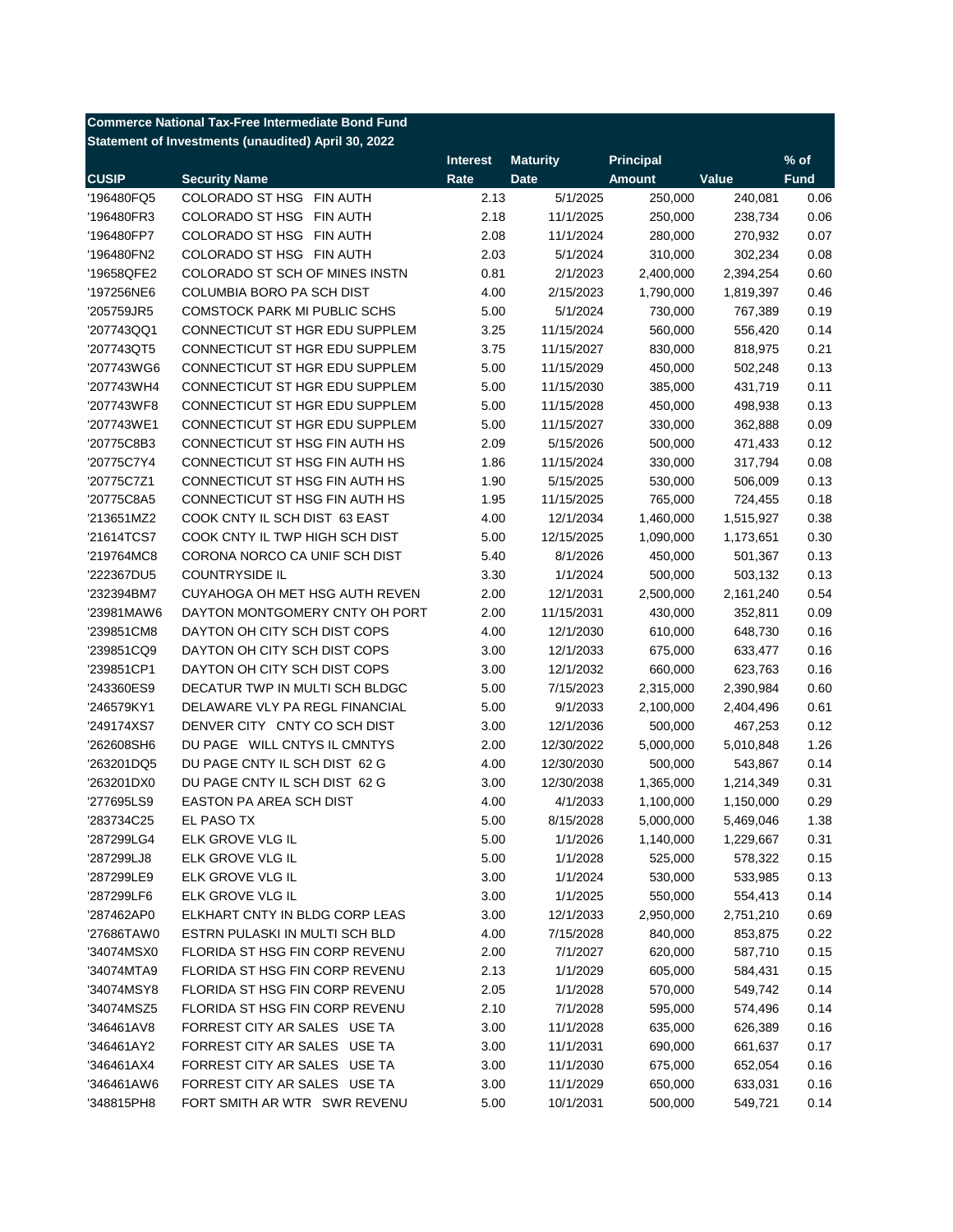| <b>Commerce National Tax-Free Intermediate Bond Fund</b> |                                                     |                 |                 |                  |                    |             |  |  |
|----------------------------------------------------------|-----------------------------------------------------|-----------------|-----------------|------------------|--------------------|-------------|--|--|
|                                                          | Statement of Investments (unaudited) April 30, 2022 |                 |                 |                  |                    |             |  |  |
|                                                          |                                                     | <b>Interest</b> | <b>Maturity</b> | <b>Principal</b> |                    | $%$ of      |  |  |
| <b>CUSIP</b>                                             | <b>Security Name</b>                                | Rate            | <b>Date</b>     | <b>Amount</b>    | Value              | <b>Fund</b> |  |  |
| '3599006Y8                                               | FULTON CNTY GA DEV AUTH                             | 5.00            | 3/15/2026       | 1,000,000        | 1,080,990          | 0.27        |  |  |
| '367748MX5                                               | GATEWAY PA SCH DIST ALLEGHANYC                      | 3.00            | 10/15/2036      | 1,300,000        | 1,206,914          | 0.30        |  |  |
| '367748MV9                                               | GATEWAY PA SCH DIST ALLEGHANYC                      | 3.00            | 10/15/2034      | 1,000,000        | 945,606            | 0.24        |  |  |
| '367748MW7                                               | GATEWAY PA SCH DIST ALLEGHANYC                      | 3.00            | 10/15/2035      | 795,000          | 747,606            | 0.19        |  |  |
| '368347BV1                                               | GEARY CNTY KS UNIF SCH DIST 4                       | 4.00            | 9/1/2033        | 700,000          | 734,386            | 0.19        |  |  |
| '38378RCC6                                               | GOVERNORS IL ST UNIV UNIV FACS                      | 4.00            | 10/1/2034       | 805,000          | 820,828            | 0.21        |  |  |
| '38378RCD4                                               | GOVERNORS IL ST UNIV UNIV FACS                      | 4.00            | 10/1/2036       | 855,000          | 866,575            | 0.22        |  |  |
| '385244LZ9                                               | <b>GRAND BLANC MI CMNTY SCHS</b>                    | 2.00            | 5/1/2026        | 500,000          | 479,409            | 0.12        |  |  |
| '385244MA3                                               | <b>GRAND BLANC MI CMNTY SCHS</b>                    | 2.00            | 11/1/2026       | 1,875,000        | 1,787,178          | 0.45        |  |  |
| '385244LY2                                               | <b>GRAND BLANC MI CMNTY SCHS</b>                    | 2.00            | 11/1/2025       | 1,475,000        | 1,424,609          | 0.36        |  |  |
| '385244LX4                                               | <b>GRAND BLANC MI CMNTY SCHS</b>                    | 2.00            | 5/1/2025        | 500,000          | 485,461            | 0.12        |  |  |
| '386523GQ1                                               | <b>GRAND TRAVERSE CNTY MI HOSP FI</b>               | 5.00            | 7/1/2030        | 445,000          | 490,917            | 0.12        |  |  |
| '386523GS7                                               | <b>GRAND TRAVERSE CNTY MI HOSP FI</b>               | 5.00            | 7/1/2032        | 495,000          | 543,879            | 0.14        |  |  |
| '386523HK3                                               | <b>GRAND TRAVERSE CNTY MI HOSP FI</b>               | 5.00            | 7/1/2031        | 380,000          | 418,167            | 0.11        |  |  |
| '39167GDZ1                                               | <b>GREATER CLARK IN BLDG CORP</b>                   | 4.00            | 7/15/2032       | 1,000,000        | 1,051,485          | 0.27        |  |  |
| '396649EN1                                               | GREENEVILLE TN HLTH EDUCTNL                         | 5.00            | 7/1/2030        | 500,000          | 547,486            | 0.14        |  |  |
| '396649EL5                                               | GREENEVILLE TN HLTH EDUCTNL                         | 5.00            | 7/1/2028        | 500,000          | 554,790            | 0.14        |  |  |
| '396649EM3                                               | GREENEVILLE TN HLTH EDUCTNL                         | 5.00            | 7/1/2029        | 600,000          | 660,331            | 0.17        |  |  |
| '398346DN3                                               | <b>GRIFFITH IN REDEV AUTH LEASE R</b>               | 3.00            | 7/15/2032       | 565,000          | 537,968            | 0.14        |  |  |
| '398346CY0                                               | <b>GRIFFITH IN REDEV AUTH LEASE R</b>               | 3.00            | 7/15/2033       | 585,000          | 551,717            | 0.14        |  |  |
| '398346DP8                                               | GRIFFITH IN REDEV AUTH LEASE R                      | 3.00            | 7/15/2033       | 585,000          | 551,717            | 0.14        |  |  |
| '406660QE3                                               | HAMBURG PA AREA SCH DIST                            | 3.00            | 4/1/2034        | 1,000,000        | 960,862            | 0.24        |  |  |
| '406660QF0                                               | HAMBURG PA AREA SCH DIST                            | 3.00            | 4/1/2035        | 1,400,000        | 1,320,326          | 0.33        |  |  |
| '414942VR0                                               | HARRIS CNTY TX MUNI UTILITY DI                      | 4.00            | 3/1/2032        | 905,000          | 944,659            | 0.24        |  |  |
| '414942VT6                                               | HARRIS CNTY TX MUNI UTILITY DI                      | 4.00            | 3/1/2034        | 1,015,000        | 1,052,279          | 0.27        |  |  |
| '414942VS8                                               | HARRIS CNTY TX MUNI UTILITY DI                      | 4.00            | 3/1/2033        | 970,000          | 1,008,319          | 0.25        |  |  |
| '421381AP9                                               | HAZARD KY HLTHCARE REVENUE                          | 5.00            | 7/1/2031        | 855,000          | 974,832            | 0.25        |  |  |
| '421381AQ7                                               | HAZARD KY HLTHCARE REVENUE                          | 5.00            | 7/1/2032        | 1,275,000        | 1,441,931          | 0.36        |  |  |
| '421381AN4                                               | HAZARD KY HLTHCARE REVENUE                          | 5.00            | 7/1/2030        | 1,695,000        | 1,915,930          | 0.48        |  |  |
| '421560MR1                                               | HAZEL PARK MI SCH DIST                              | 4.00            | 5/1/2024        | 1,135,000        | 1,167,116          | 0.29        |  |  |
| '421560MQ3                                               | HAZEL PARK MI SCH DIST                              | 4.00            | 5/1/2023        | 925,000          | 941,049            | 0.24        |  |  |
| '434682AQ3                                               | HOKE CNTY NC LIMITED OBLIG                          | 3.00            | 6/1/2035        | 865,000          | 816,146            | 0.21        |  |  |
| '442349FK7                                               | <b>HOUSTON TX ARPT SYS REVENUE</b>                  | 5.00            | 7/1/2030        | 900,000          | 992,796            | 0.25        |  |  |
| '442349FJ0                                               | HOUSTON TX ARPT SYS REVENUE                         | 5.00            | 7/1/2029        | 1,000,000        | 1,098,981          | 0.28        |  |  |
| '442349FL5                                               | HOUSTON TX ARPT SYS REVENUE                         | 5.00            | 7/1/2031        | 1,200,000        | 1,329,012          | 0.34        |  |  |
| '442378DZ5                                               | HOUSTON TX HGR EDU FIN CORP                         | 0.43            | 5/15/2048       | 1,500,000        | 1,500,000          | 0.38        |  |  |
| '450812G55                                               | <b>IBERIA PARISH LA PARISHWIDE SC</b>               | 4.00            | 3/1/2028        | 450,000          | 478,470            | 0.12        |  |  |
| '450812G48                                               | <b>IBERIA PARISH LA PARISHWIDE SC</b>               | 4.00            | 3/1/2027        | 570,000          | 604,997            | 0.15        |  |  |
| '450812G30                                               | <b>IBERIA PARISH LA PARISHWIDE SC</b>               | 4.00            | 3/1/2026        | 550,000          |                    |             |  |  |
| '450812F98                                               | <b>IBERIA PARISH LA PARISHWIDE SC</b>               |                 | 3/1/2024        | 510,000          | 576,353<br>514,104 | 0.15        |  |  |
|                                                          |                                                     | 3.00            |                 |                  |                    | 0.13        |  |  |
| '450812G22                                               | IBERIA PARISH LA PARISHWIDE SC                      | 4.00            | 3/1/2025        | 530,000          | 549,694            | 0.14        |  |  |
| '45129WQE3                                               | IDAHO ST HSG FIN ASSN                               | 4.00            | 7/15/2036       | 500,000          | 517,664            | 0.13        |  |  |
| '45129WQF0                                               | IDAHO ST HSG FIN ASSN                               | 4.00            | 7/15/2037       | 750,000          | 769,686            | 0.19        |  |  |
| '45203HN40                                               | ILLINOIS ST FIN AUTH REVENUE                        | 5.00            | 11/15/2024      | 500,000          | 529,919            | 0.13        |  |  |
| '45204FJL0                                               | <b>ILLINOIS ST FIN AUTH REVENUE</b>                 | 4.00            | 8/15/2037       | 1,550,000        | 1,535,783          | 0.39        |  |  |
| '45471ATW2                                               | INDIANA ST FIN AUTH HOSP REVEN                      | 4.00            | 7/1/2036        | 700,000          | 702,891            | 0.18        |  |  |
| '45471ATR3                                               | INDIANA ST FIN AUTH HOSP REVEN                      | 4.00            | 7/1/2031        | 830,000          | 862,877            | 0.22        |  |  |
| '45471ATS1                                               | INDIANA ST FIN AUTH HOSP REVEN                      | 4.00            | 7/1/2032        | 700,000          | 711,831            | 0.18        |  |  |
| '45506DJF3                                               | INDIANA ST FIN AUTH REVENUE                         | 5.00            | 2/1/2028        | 815,000          | 832,940            | 0.21        |  |  |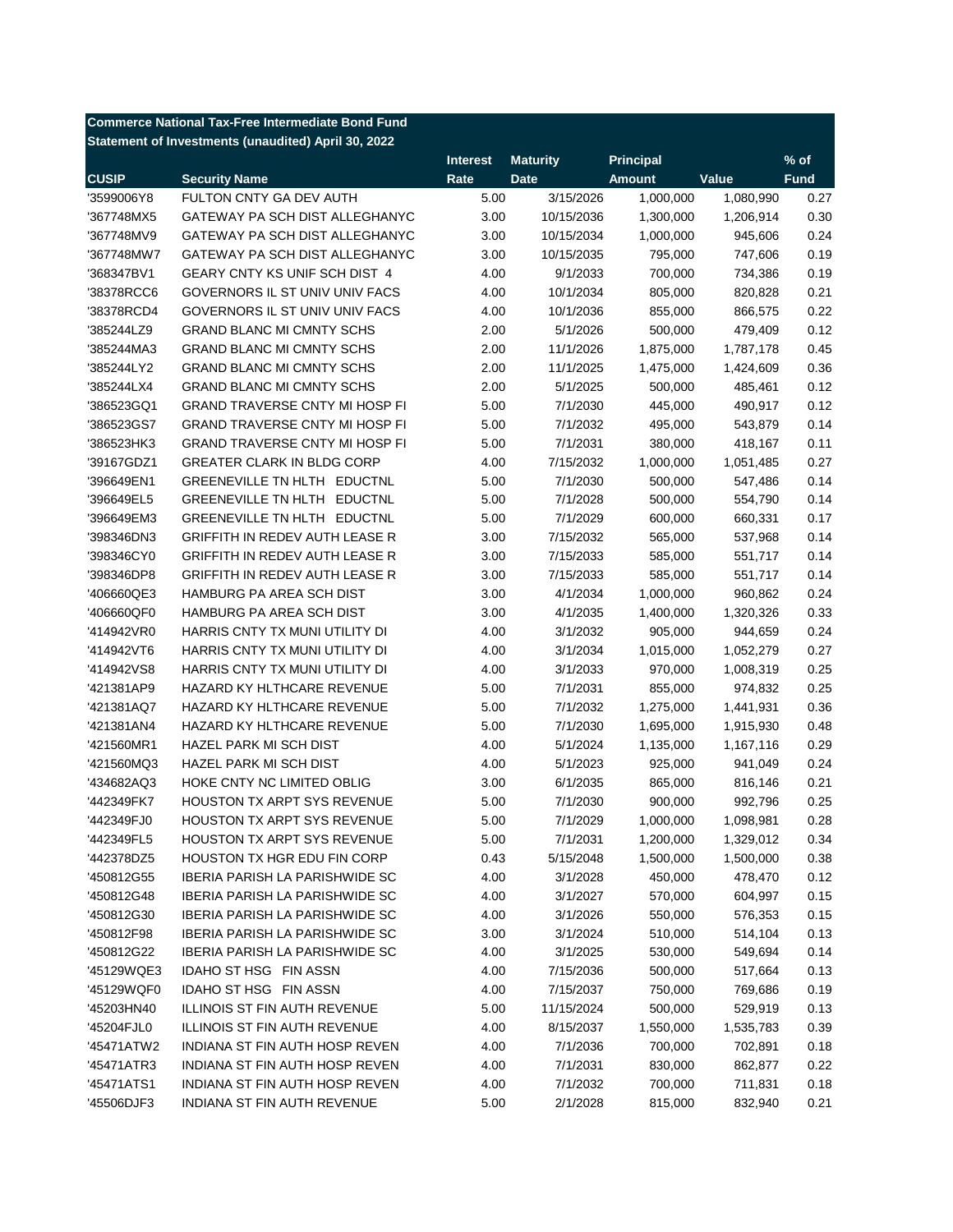| <b>Commerce National Tax-Free Intermediate Bond Fund</b> |                                                     |                 |                 |                  |           |             |  |  |
|----------------------------------------------------------|-----------------------------------------------------|-----------------|-----------------|------------------|-----------|-------------|--|--|
|                                                          | Statement of Investments (unaudited) April 30, 2022 |                 |                 |                  |           |             |  |  |
|                                                          |                                                     | <b>Interest</b> | <b>Maturity</b> | <b>Principal</b> |           | $%$ of      |  |  |
| <b>CUSIP</b>                                             | <b>Security Name</b>                                | Rate            | <b>Date</b>     | <b>Amount</b>    | Value     | <b>Fund</b> |  |  |
| '45506DNH4                                               | INDIANA ST FIN AUTH REVENUE                         | 5.00            | 2/1/2027        | 425,000          | 442,625   | 0.11        |  |  |
| '45506DNK7                                               | INDIANA ST FIN AUTH REVENUE                         | 5.00            | 2/1/2029        | 600,000          | 624,315   | 0.16        |  |  |
| '45506DNF8                                               | INDIANA ST FIN AUTH REVENUE                         | 5.00            | 2/1/2025        | 540,000          | 561,559   | 0.14        |  |  |
| '45506DNJ0                                               | INDIANA ST FIN AUTH REVENUE                         | 5.00            | 2/1/2028        | 700,000          | 729,091   | 0.18        |  |  |
| '457003KZ3                                               | <b>INGHAM CNTY MI BLDG AUTH</b>                     | 2.00            | 5/1/2031        | 1,485,000        | 1,241,433 | 0.31        |  |  |
| '46723MBV1                                               | <b>JACKSON CLG MI</b>                               | 3.00            | 5/1/2025        | 940,000          | 949,711   | 0.24        |  |  |
| '467578HP8                                               | JACKSON CNTY MO SPL OBLG                            | 5.00            | 12/1/2026       | 2,300,000        | 2,447,466 | 0.62        |  |  |
| '472871AW2                                               | JEFFERSON CNTY IN JAIL BLDG CO                      | 4.00            | 7/15/2033       | 1,955,000        | 2,078,971 | 0.52        |  |  |
| '476034RC9                                               | JENISON MI PUBLIC SCHS                              | 4.00            | 5/1/2023        | 1,110,000        | 1,131,793 | 0.29        |  |  |
| '483270HM9                                               | KALAMAZOO MI PUBLIC SCHS                            | 4.00            | 5/1/2031        | 2,370,000        | 2,514,392 | 0.63        |  |  |
| '483862NA2                                               | KANE CNTY IL FOREST PRESERVE D                      | 3.00            | 12/15/2026      | 1,695,000        | 1,708,001 | 0.43        |  |  |
| '486063QN3                                               | KATY TX INDEP SCH DIST                              | 5.00            | 2/15/2025       | 300,000          | 320,835   | 0.08        |  |  |
| '488764WY3                                               | KENDALL KANE WILL CNTYS IL C                        | 5.00            | 2/1/2024        | 1,115,000        | 1,160,510 | 0.29        |  |  |
| '488764WZ0                                               | KENDALL KANE WILL CNTYS IL C                        | 5.00            | 2/1/2025        | 1,000,000        | 1,059,840 | 0.27        |  |  |
| '488764YR6                                               | KENDALL KANE WILL CNTYS IL C                        | 5.00            | 2/1/2023        | 800,000          | 818,091   | 0.21        |  |  |
| '488764YS4                                               | KENDALL KANE WILL CNTYS IL C                        | 5.00            | 2/1/2024        | 1,035,000        | 1,080,133 | 0.27        |  |  |
| '490728B27                                               | <b>KENT OH ST UNIV REVENUES</b>                     | 2.32            | 5/1/2027        | 880,000          | 825,779   | 0.21        |  |  |
| '49151FNL0                                               | KENTUCKY ST PROPERTY BLDGS C                        | 5.00            | 11/1/2027       | 400,000          | 437,658   | 0.11        |  |  |
| '49151FVP2                                               | KENTUCKY ST PROPERTY<br><b>BLDGS C</b>              | 5.00            | 5/1/2029        | 915,000          | 1,002,593 | 0.25        |  |  |
| '49151FVN7                                               | KENTUCKY ST PROPERTY<br><b>BLDGS C</b>              | 5.00            | 5/1/2028        | 750,000          | 823,992   | 0.21        |  |  |
| '49151FWJ5                                               | KENTUCKY ST PROPERTY<br><b>BLDGS C</b>              | 5.00            | 5/1/2027        | 750,000          | 826,194   | 0.21        |  |  |
| '49151FVK3                                               | KENTUCKY ST PROPERTY<br><b>BLDGS C</b>              | 5.00            | 5/1/2026        | 1,000,000        | 1,086,103 | 0.27        |  |  |
| '49151FG38                                               | KENTUCKY ST PROPERTY<br><b>BLDGS C</b>              | 5.00            | 2/1/2026        | 960,000          | 1,046,306 | 0.26        |  |  |
| '49151FYC8                                               | KENTUCKY ST PROPERTY<br><b>BLDGS C</b>              | 5.00            | 4/1/2028        | 885,000          | 983,217   | 0.25        |  |  |
| '501552JN4                                               | <b>KYLE TX</b>                                      | 4.00            | 8/15/2026       | 1,000,000        | 1,040,222 | 0.26        |  |  |
| '50646PCY3                                               | LAFAYETTE LA COMMUNICATIONS SY                      | 3.00            | 11/1/2029       | 860,000          | 851,593   | 0.21        |  |  |
| '50646PCZ0                                               | LAFAYETTE LA COMMUNICATIONS SY                      | 3.00            | 11/1/2030       | 890,000          | 873,549   | 0.22        |  |  |
| '50646PCX5                                               | LAFAYETTE LA COMMUNICATIONS SY                      | 4.00            | 11/1/2028       | 830,000          | 882,520   | 0.22        |  |  |
| '507686QU0                                               | LAKE CENTRAL IN MULTI DIST SCH                      | 5.00            | 7/15/2024       | 1,000,000        | 1,046,543 | 0.26        |  |  |
| '50825JKH8                                               | LAKE CNTY FL SCH BRD COPS                           | 5.00            | 6/1/2024        | 725,000          | 746,005   | 0.19        |  |  |
| '508759KS5                                               | LAKE CNTY IL CMNTY CONSOL SCH                       | 4.00            | 1/1/2033        | 2,450,000        | 2,534,577 | 0.64        |  |  |
| '508606KY5                                               | LAKE CNTY IL CMNTY CONSOL SCHD                      | 5.00            | 11/1/2023       | 1,000,000        | 1,038,366 | 0.26        |  |  |
| '517496HF5                                               | LAS CRUCES NM JT UTILITY REVEN                      | 4.00            | 6/1/2029        | 845,000          | 884,949   | 0.22        |  |  |
| '517496HK4                                               | LAS CRUCES NM JT UTILITY REVEN                      | 4.00            | 6/1/2033        | 500,000          | 520,305   | 0.13        |  |  |
| '517496HG3                                               | LAS CRUCES NM JT UTILITY REVEN                      | 4.00            | 6/1/2030        | 500,000          | 522,263   | 0.13        |  |  |
| '519093AP3                                               | LAURENS CNTY SC SCH DIST 55 I                       | 5.00            | 12/1/2024       | 1,000,000        | 1,059,224 | 0.27        |  |  |
| '52464GAU8                                               | LEFLORE CNTY OK PUBLIC FAC AUT                      | 4.00            | 12/1/2028       | 1,350,000        | 1,418,691 | 0.36        |  |  |
| '52464GAV6                                               | LEFLORE CNTY OK PUBLIC FAC AUT                      | 4.00            | 12/1/2030       | 1,770,000        | 1,851,833 | 0.47        |  |  |
| '531677NT5                                               | LICKING HEIGHTS OH LOCAL SCH D                      | 5.00            | 10/1/2027       | 765,000          | 858,345   | 0.22        |  |  |
| '5463983A4                                               | LOUISIANA ST PUBLIC FACS AUTHR                      | 5.00            | 5/15/2030       | 800,000          | 848,425   | 0.21        |  |  |
| '550670GK3                                               | LUXEMBURG CASCO WI SCH DIST BR                      | 4.00            | 3/1/2030        | 520,000          | 544,945   | 0.14        |  |  |
| '550670GM9                                               | LUXEMBURG CASCO WI SCH DIST BR                      | 4.00            | 3/1/2032        | 540,000          | 563,675   | 0.14        |  |  |
| '550670GL1                                               | LUXEMBURG CASCO WI SCH DIST BR                      | 4.00            | 3/1/2031        | 765,000          | 799,942   | 0.20        |  |  |
|                                                          | MAHONING CNTY OH CAREER TECH                        |                 |                 |                  |           |             |  |  |
| '56005LDE7                                               |                                                     | 4.00            | 12/1/2029       | 500,000          | 515,964   | 0.13        |  |  |
| '56005LDB3                                               | MAHONING CNTY OH CAREER TECH                        | 4.00            | 12/1/2026       | 630,000          | 650,432   | 0.16        |  |  |
| '56042RYV8                                               | MAINE HLTH HGR EDUCTNL FACSA                        | 5.00            | 7/1/2024        | 115,000          | 115,305   | 0.03        |  |  |
| '56041MSP0                                               | MAINE ST GOVTL FACS AUTH                            | 4.00            | 10/1/2032       | 2,485,000        | 2,627,806 | 0.66        |  |  |
| '56052FQK4                                               | MAINE ST HSG AUTH MTGE PURCHAS                      | 2.25            | 11/15/2030      | 870,000          | 802,362   | 0.20        |  |  |
| '56052FQL2                                               | MAINE ST HSG AUTH MTGE PURCHAS                      | 2.35            | 11/15/2031      | 905,000          | 828,783   | 0.21        |  |  |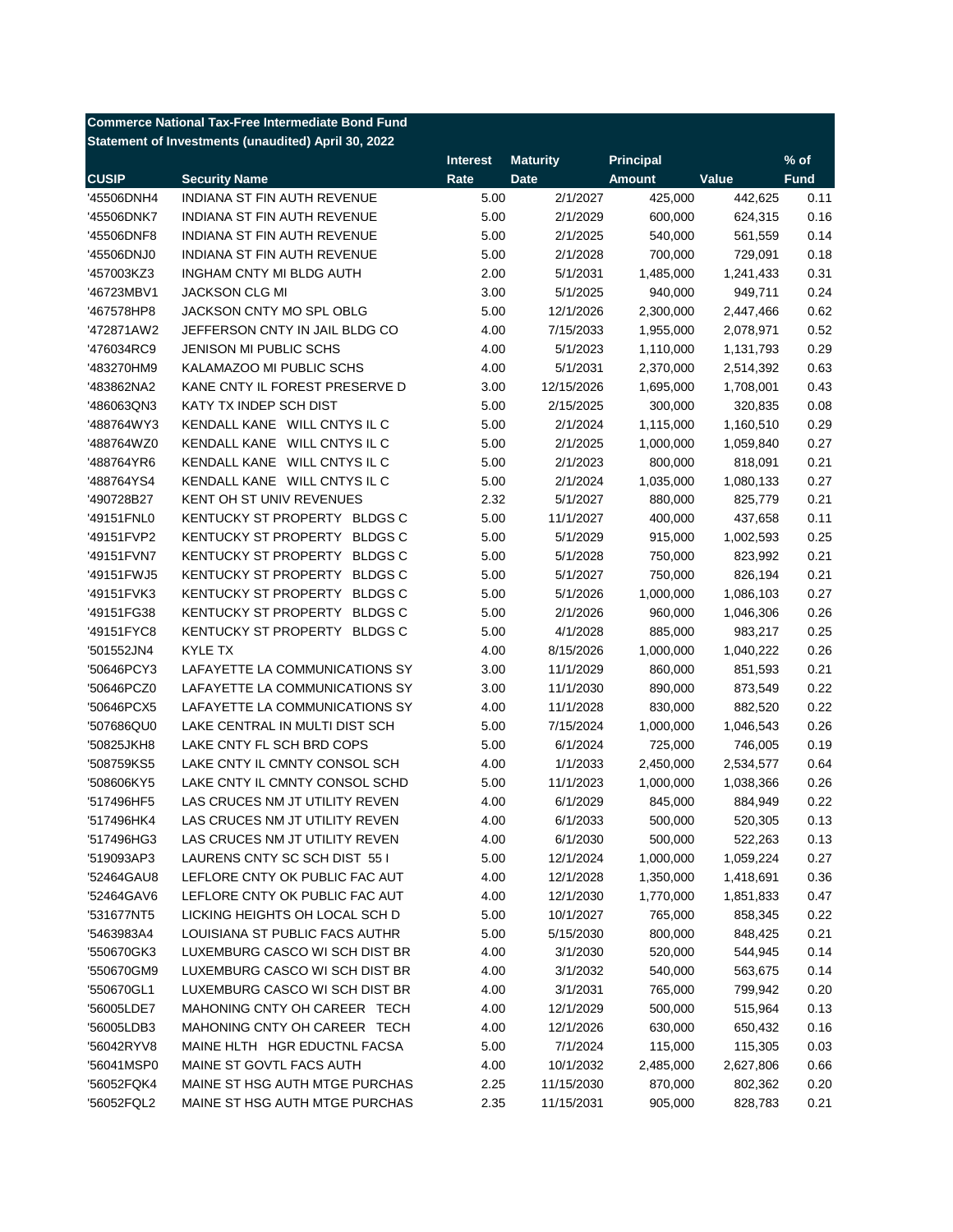|              |                                    | <b>Interest</b> | <b>Maturity</b> | <b>Principal</b> |           | $\frac{9}{6}$ of |
|--------------|------------------------------------|-----------------|-----------------|------------------|-----------|------------------|
| <b>CUSIP</b> | <b>Security Name</b>               | Rate            | <b>Date</b>     | <b>Amount</b>    | Value     | <b>Fund</b>      |
| 56052FQJ7    | MAINE ST HSG AUTH MTGE PURCHAS     | 2.15            | 11/15/2029      | 840,000          | 786,221   | 0.20             |
| '56052FNW1   | MAINE ST HSG AUTH MTGE PURCHAS     | 2.10            | 11/15/2026      | 1,000,000        | 961,676   | 0.24             |
| 56052FNV3    | MAINE ST HSG AUTH MTGE PURCHAS     | 2.05            | 11/15/2025      | 835,000          | 811,004   | 0.20             |
| '56052FNU5   | MAINE ST HSG AUTH MTGE PURCHAS     | 1.95            | 11/15/2024      | 1,300,000        | 1,274,538 | 0.32             |
| 56045R2F5    | MAINE ST MUNI BOND BANK            | 3.00            | 11/1/2037       | 1,000,000        | 897,622   | 0.23             |
| 57369KAX8    | MARTINSVILLE IN REDEV AUTH LEA     | 3.00            | 8/1/2033        | 565,000          | 528,136   | 0.13             |
| 57369KAZ3    | MARTINSVILLE IN REDEV AUTH LEA     | 3.00            | 8/1/2037        | 700,000          | 637,516   | 0.16             |
| 57369KAY6    | MARTINSVILLE IN REDEV AUTH LEA     | 3.00            | 8/1/2035        | 400,000          | 368,858   | 0.09             |
| '574205FY1   | MARYLAND ST ECON DEV CORP          | 0.44            | 2/15/2043       | 3,400,000        | 3,400,000 | 0.86             |
| '57430YBY0   | MARYLAND ST WTR QUALITY FING A     | 2.80            | 3/1/2026        | 2,000,000        | 2,009,407 | 0.51             |
| '57587ADU9   | MASSACHUSETTS ST HSG FIN AGY H     | 3.25            | 6/1/2023        | 310,000          | 309,881   | 0.08             |
| '57587ADT2   | MASSACHUSETTS ST HSG FIN AGY H     | 3.05            | 6/1/2022        | 300,000          | 300,284   | 0.08             |
| '57587GFK6   | MASSACHUSETTS ST HSG FIN AGY H     | 1.85            | 6/1/2032        | 960,000          | 796,794   | 0.20             |
| '57587GFL4   | MASSACHUSETTS ST HSG FIN AGY H     | 1.90            | 12/1/2032       | 710,000          | 586,633   | 0.15             |
| '577056HT4   | <b>MATTAWAN MI CONSOL SCH DIST</b> | 5.00            | 5/1/2026        | 750,000          | 805,144   | 0.20             |
| '577489JH1   | MAUMEE OH CITY SCH DIST            | 3.00            | 12/1/2030       | 1,295,000        | 1,299,371 | 0.33             |
| '577489JJ7   | MAUMEE OH CITY SCH DIST            | 4.00            | 12/1/2031       | 1,155,000        | 1,261,332 | 0.32             |
| '57947PEA4   | MCCLAIN CNTY OK ECON DEV AUTH      | 4.00            | 9/1/2034        | 1,810,000        | 1,895,237 | 0.48             |
| '580730GQ6   | MCGREGOR TX INDEP SCH DIST         | 0.00            | 2/15/2025       | 710,000          | 639,995   | 0.16             |
| '592647JN2   | MET WASHINGTON DC ARPTS AUTH A     | 0.42            | 10/1/2040       | 2,050,000        | 2,050,000 | 0.52             |
| '593842CJ4   | MIAMI VLY CAREER TECH CENTER O     | 4.00            | 12/1/2034       | 725,000          | 768,368   | 0.19             |
| '593842CL9   | MIAMI VLY CAREER TECH CENTER O     | 4.00            | 12/1/2036       | 2,245,000        | 2,374,843 | 0.60             |
| '593842CM7   | MIAMI VLY CAREER TECH CENTER O     | 4.00            | 12/1/2037       | 2,170,000        | 2,276,061 | 0.57             |
| '59465MZ81   | MICHIGAN ST HSG DEV AUTH RENTA     | 2.60            | 10/1/2028       | 410,000          | 400,522   | 0.10             |
| '59465MZ73   | MICHIGAN ST HSG DEV AUTH RENTA     | 2.55            | 4/1/2028        | 470,000          | 459,354   | 0.12             |
| '59465MV93   | MICHIGAN ST HSG DEV AUTH RENTA     | 2.82            | 4/1/2025        | 500,000          | 492,127   | 0.12             |
| '59465MY90   | MICHIGAN ST HSG DEV AUTH RENTA     | 2.15            | 4/1/2025        | 400,000          | 392,523   | 0.10             |
| '596562JW9   | MIDDLESEX CNTY NJ COPS             | 4.00            | 6/15/2027       | 500,000          | 533,670   | 0.13             |
| '596562JX7   | MIDDLESEX CNTY NJ COPS             | 4.00            | 6/15/2028       | 500,000          | 530,710   | 0.13             |
| '596562JV1   | MIDDLESEX CNTY NJ COPS             | 4.00            | 6/15/2026       | 705,000          | 745,604   | 0.19             |
| '596562JY5   | MIDDLESEX CNTY NJ COPS             | 4.00            | 6/15/2029       | 760,000          | 802,954   | 0.20             |
| '597129DU6   | <b>MIDDLETOWN OH</b>               | 4.00            | 12/1/2025       | 995,000          | 1,045,293 | 0.26             |
| 597129DM4    | <b>MIDDLETOWN OH</b>               | 4.00            | 12/1/2025       | 100,000          | 104,705   | 0.03             |
| 597129DP7    | <b>MIDDLETOWN OH</b>               | 5.00            | 12/1/2027       | 110,000          | 122,816   | 0.03             |
| '597129DW2   | <b>MIDDLETOWN OH</b>               | 5.00            | 12/1/2027       | 935,000          | 1,046,502 | 0.26             |
| '600149LV8   | <b>MILLBROOK AL</b>                | 5.00            | 9/1/2025        | 1,625,000        | 1,745,657 | 0.44             |
| '600149LW6   | MILLBROOK AL                       | 5.00            | 9/1/2026        | 1,705,000        | 1,864,155 | 0.47             |
| '60039GAY9   | MILLEDGEVILLE BALDWIN CNTY G       | 5.00            | 6/15/2031       | 500,000          | 569,415   | 0.14             |
| '60039GBA0   | MILLEDGEVILLE BALDWIN CNTY G       | 5.00            | 6/15/2033       | 700,000          | 787,820   | 0.20             |
| '60039GAZ6   | MILLEDGEVILLE BALDWIN CNTY G       | 5.00            | 6/15/2032       | 600,000          | 679,309   | 0.17             |
| '60039GAX1   | MILLEDGEVILLE BALDWIN CNTY G       | 5.00            | 6/15/2030       | 500,000          | 566,474   | 0.14             |
| '60416S3K4   | MINNESOTA ST HSG FIN AGY           | 1.70            | 7/1/2026        | 245,000          | 232,254   | 0.06             |
| '60534WRF7   | MISSISSIPPI ST DEV BANK SPL OB     | 5.00            | 11/1/2032       | 400,000          | 425,231   | 0.11             |
| '60534WRC4   | MISSISSIPPI ST DEV BANK SPL OB     | 5.00            | 11/1/2029       | 300,000          | 322,355   | 0.08             |
| '60534WRD2   | MISSISSIPPI ST DEV BANK SPL OB     | 5.00            | 11/1/2030       | 400,000          | 427,676   | 0.11             |
| '60534WRE0   | MISSISSIPPI ST DEV BANK SPL OB     | 5.00            | 11/1/2031       | 500,000          | 532,305   | 0.13             |
| '605638AK1   | MISSISSIPPI ST GAMING TAX REVE     | 5.00            | 10/15/2025      | 1,055,000        | 1,132,314 | 0.29             |
|              |                                    |                 |                 |                  |           |                  |

'60535QZE3 MISSISSIPPI ST HOME CORP SF MT 1.85 12/1/2030 690,000 615,539 0.16 '60535QZF0 MISSISSIPPI ST HOME CORP SF MT 1.95 6/1/2031 1,000,000 889,130 0.22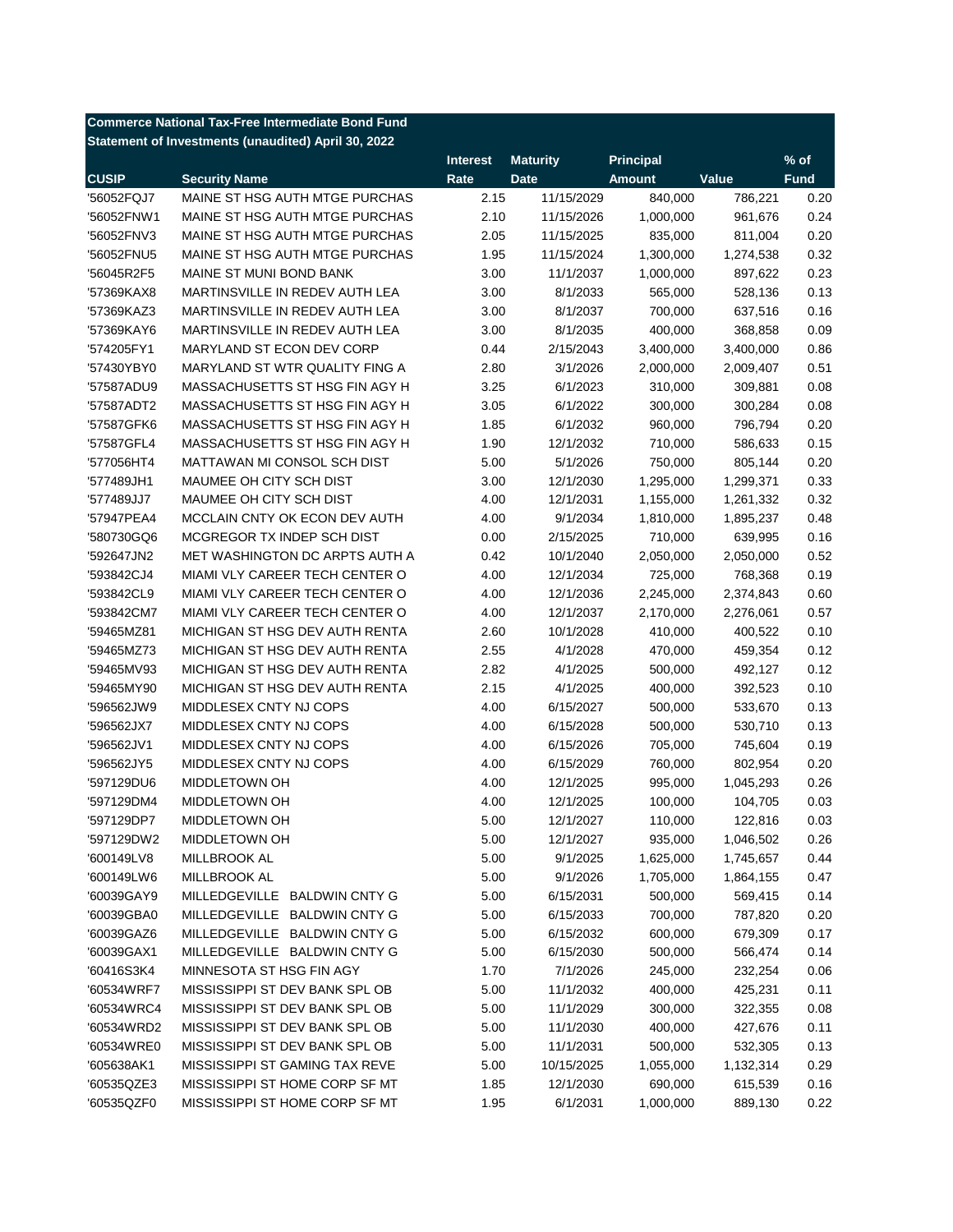| <b>Commerce National Tax-Free Intermediate Bond Fund</b> |                                                     |                 |                       |                  |           |             |  |  |
|----------------------------------------------------------|-----------------------------------------------------|-----------------|-----------------------|------------------|-----------|-------------|--|--|
|                                                          | Statement of Investments (unaudited) April 30, 2022 |                 |                       |                  |           |             |  |  |
|                                                          |                                                     | <b>Interest</b> | <b>Maturity</b>       | <b>Principal</b> |           | $%$ of      |  |  |
| <b>CUSIP</b>                                             | <b>Security Name</b>                                | Rate            | <b>Date</b>           | <b>Amount</b>    | Value     | <b>Fund</b> |  |  |
| '60535QZD5                                               | MISSISSIPPI ST HOME CORP SF MT                      | 1.80            | 6/1/2030              | 720,000          | 644,924   | 0.16        |  |  |
| '60636SKL7                                               | MISSOURI ST DEV FIN BRD INFRAS                      | 4.00            | 4/1/2028              | 850,000          | 884,924   | 0.22        |  |  |
| '60636SKN3                                               | MISSOURI ST DEV FIN BRD INFRAS                      | 4.00            | 4/1/2030              | 810,000          | 843,965   | 0.21        |  |  |
| '60636SKM5                                               | MISSOURI ST DEV FIN BRD INFRAS                      | 4.00            | 4/1/2029              | 1,825,000        | 1,900,470 | 0.48        |  |  |
| '61075TJZ2                                               | MONROE CNTY NY INDL DEV CORP R                      | 5.00            | 6/1/2029              | 500,000          | 519,023   | 0.13        |  |  |
| '622826UM5                                               | MOUNT PROSPECT IL                                   | 3.00            | 12/1/2028             | 1,000,000        | 1,011,944 | 0.26        |  |  |
| '65857PEC1                                               | N CHARLESTON SC LTD OBLIG                           | 4.00            | 10/1/2036             | 1,130,000        | 1,179,557 | 0.30        |  |  |
| '65944RSD5                                               | N FORT BEND TX WTR AUTH WTR SY                      | 4.00            | 12/15/2032            | 1,350,000        | 1,445,237 | 0.36        |  |  |
| '667567BX8                                               | N W MI CMNTY SCHS                                   | 4.00            | 5/1/2024              | 1,000,000        | 1,019,535 | 0.26        |  |  |
| '637109BK4                                               | NATIONAL PARK AR CMNTY CLG DIS                      | 4.00            | 3/1/2032              | 635,000          | 659,321   | 0.17        |  |  |
| '637109BJ7                                               | NATIONAL PARK AR CMNTY CLG DIS                      | 4.00            | 3/1/2030              | 645,000          | 673,990   | 0.17        |  |  |
| '646127CE8                                               | NEW JERSEY ST HSG MTGE FIN A                        | 3.15            | 6/15/2025             | 570,000          | 573,354   | 0.14        |  |  |
| '646136TL5                                               | NEW JERSEY ST TRANSPRTN TRUST                       | 0.00            | 12/15/2026            | 1,255,000        | 1,094,549 | 0.28        |  |  |
| '647201RB0                                               | NEW MEXICO ST MTGE FIN AUTH                         | 2.05            | 3/1/2032              | 530,000          | 464,537   | 0.12        |  |  |
| '647201RC8                                               | NEW MEXICO ST MTGE FIN AUTH                         | 2.10            | 9/1/2032              | 590,000          | 515,866   | 0.13        |  |  |
| '647201QZ8                                               | NEW MEXICO ST MTGE FIN AUTH                         | 1.90            | 3/1/2031              | 785,000          | 694,860   | 0.18        |  |  |
| '64972FK62                                               | NEW YORK CITY NY MUNI WTR FIN                       | 0.42            | 6/15/2041             | 4,000,000        | 4,000,000 | 1.01        |  |  |
| '658207UX1                                               | NORTH CAROLINA ST HSG FIN AGY                       | 3.20            | 1/1/2029              | 725,000          | 714,195   | 0.18        |  |  |
| '677561KA9                                               | OHIO ST HOSP FAC REVENUE                            | 5.00            | 1/1/2024              | 1,000,000        | 1,041,834 | 0.26        |  |  |
| '67756CBP2                                               | OHIO ST HOSP REVENUE                                | 5.00            | 1/15/2024             | 1,000,000        | 1,018,073 | 0.26        |  |  |
| '679088HK3                                               | OKLAHOMA ST CAPITOL IMPT AUTH                       | 4.00            | 7/1/2038              | 2,000,000        | 2,096,107 | 0.53        |  |  |
| '680454YD1                                               | OLDHAM KY SCH DIST FIN CORP                         | 5.00            | 6/1/2022              | 590,000          | 591,717   | 0.15        |  |  |
| '680454YF6                                               | OLDHAM KY SCH DIST FIN CORP                         | 5.00            | 6/1/2024              | 690,000          | 723,669   | 0.18        |  |  |
| '680454YE9                                               | OLDHAM KY SCH DIST FIN CORP                         | 5.00            | 6/1/2023              | 610,000          | 628,532   | 0.16        |  |  |
| '681785MS7                                               | OMAHA NE PUBLIC FACS CORP LEAS                      | 3.00            | 4/15/2035             | 1,070,000        | 981,926   | 0.25        |  |  |
| '681785MR9                                               | OMAHA NE PUBLIC FACS CORP LEAS                      | 3.00            | 4/15/2034             | 860,000          | 799,968   | 0.20        |  |  |
| '684545YB6                                               | ORANGE CNTY FL TOURIST DEV TAX                      | 5.00            | 10/1/2023             | 2,000,000        | 2,074,918 | 0.52        |  |  |
| '686087S81                                               | OREGON ST HSG CMNTY SVCS DEP                        | 3.38            | 1/1/2034              | 1,315,000        | 1,280,870 | 0.32        |  |  |
| '690887MD3                                               | <b>OWENSBORO KY</b>                                 | 5.00            | 5/1/2025              | 1,200,000        | 1,234,117 | 0.31        |  |  |
| '697579DD9                                               | PALOS PARK VLG IL                                   | 3.50            | 12/1/2038             | 540,000          | 499,098   | 0.13        |  |  |
| '697579DE7                                               | PALOS PARK VLG IL                                   | 3.50            | 12/1/2041             | 595,000          | 540,112   | 0.14        |  |  |
| '705888CB9                                               | PELL CITY AL SPL CARE FACS FIN                      | 5.00            | 12/1/2031             | 2,255,000        | 2,530,524 | 0.64        |  |  |
| '70878CAL9                                               | PENNSYLVANIA HGR EDU ASSISTANC                      | 5.00            | 6/1/2029              | 535,000          | 584,772   | 0.15        |  |  |
| '70878CAM7                                               | PENNSYLVANIA HGR EDU ASSISTANC                      | 5.00            | 6/1/2030              | 425,000          | 466,693   | 0.12        |  |  |
| '70878CAJ4                                               | PENNSYLVANIA HGR EDU ASSISTANC                      | 5.00            | 6/1/2027              | 525,000          | 564,553   | 0.14        |  |  |
| '70878CAH8                                               | PENNSYLVANIA HGR EDU ASSISTANC                      | 5.00            | 6/1/2026              | 500,000          | 535,412   | 0.14        |  |  |
| '70878CAK1                                               | PENNSYLVANIA HGR EDU ASSISTANC                      | 5.00            | 6/1/2028              | 525,000          | 569,218   | 0.14        |  |  |
| '70869HAW5                                               | PENNSYLVANIA ST ECON DEV FINGA                      | 2.08            | 3/1/2024              | 1,250,000        | 1,226,800 | 0.31        |  |  |
| '70917TCY5                                               | PENNSYLVANIA ST HGR EDUCTNL FA                      | 4.00            | 8/15/2042             | 475,000          | 467,719   | 0.12        |  |  |
| '70879QET6                                               | PENNSYLVANIA ST HSG FIN AGY SF                      | 2.10            | 10/1/2030             | 795,000          | 725,608   | 0.18        |  |  |
| '709224FH7                                               | PENNSYLVANIA ST TURNPIKE COMMI                      | 5.00            | 12/1/2026             | 500,000          | 532,316   | 0.13        |  |  |
| '709224J83                                               | PENNSYLVANIA ST TURNPIKE COMMI                      | 5.00            | 12/1/2035             | 3,000,000        | 3,354,610 | 0.85        |  |  |
| '7092242G3                                               | PENNSYLVANIA ST TURNPIKE COMMI                      | 2.36            | 12/1/2026             | 335,000          | 322,109   | 0.08        |  |  |
| '7092242H1                                               | PENNSYLVANIA ST TURNPIKE COMMI                      |                 |                       | 400,000          |           |             |  |  |
| '7092242K4                                               | PENNSYLVANIA ST TURNPIKE COMMI                      | 2.53            | 12/1/2027             | 350,000          | 383,884   | 0.10        |  |  |
|                                                          | PEORIA CNTY IL CMNTY UNIT SCHD                      | 2.63            | 12/1/2029<br>4/1/2033 | 815,000          | 331,642   | 0.08        |  |  |
| '713163KH5                                               |                                                     | 3.00            |                       |                  | 780,460   | 0.20        |  |  |
| '713163KG7                                               | PEORIA CNTY IL CMNTY UNIT SCHD                      | 3.00            | 4/1/2032              | 780,000          | 753,532   | 0.19        |  |  |
| '7131765G6                                               | PEORIA IL                                           | 5.00            | 1/1/2024              | 1,205,000        | 1,249,411 | 0.32        |  |  |
| '716090WZ4                                               | PETERS TWP PA SCH DIST WASHING                      | 4.00            | 9/1/2036              | 1,000,000        | 1,036,842 | 0.26        |  |  |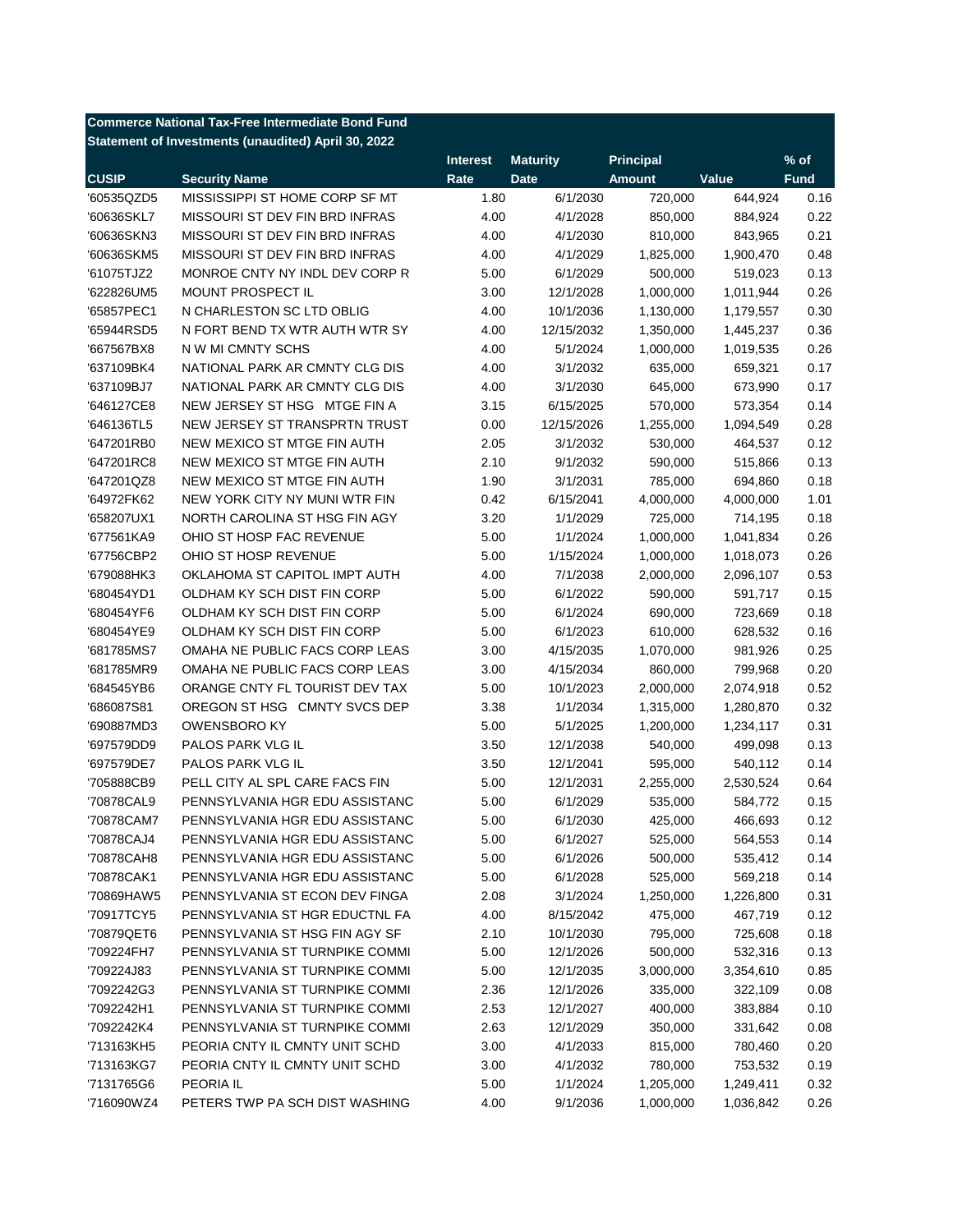| <b>Commerce National Tax-Free Intermediate Bond Fund</b> |                                                                  |                 |                 |                  |           |             |  |
|----------------------------------------------------------|------------------------------------------------------------------|-----------------|-----------------|------------------|-----------|-------------|--|
|                                                          | Statement of Investments (unaudited) April 30, 2022              |                 |                 |                  |           |             |  |
|                                                          |                                                                  | <b>Interest</b> | <b>Maturity</b> | <b>Principal</b> |           | $%$ of      |  |
| <b>CUSIP</b>                                             | <b>Security Name</b>                                             | Rate            | <b>Date</b>     | <b>Amount</b>    | Value     | <b>Fund</b> |  |
| '72178RBH7                                               | PIMA CNTY AZ REGL TRANSPRTN EX                                   | 5.00            | 6/1/2023        | 1,000,000        | 1,032,010 | 0.26        |  |
| '72178RBG9                                               | PIMA CNTY AZ REGL TRANSPRTN EX                                   | 5.00            | 6/1/2022        | 1,000,000        | 1,003,029 | 0.25        |  |
| '725894MM8                                               | PLACENTIA YORBA LINDA CA UNIF                                    | 3.00            | 8/1/2036        | 1,345,000        | 1,250,234 | 0.32        |  |
| '726286EK9                                               | PLAINFIELD IN HIGH SCH BLDG CO                                   | 4.00            | 1/15/2026       | 1,000,000        | 1,031,210 | 0.26        |  |
| '72919RHK8                                               | PLUM BORO PA MUNI AUTH SWR REV                                   | 3.00            | 11/15/2027      | 1,175,000        | 1,192,399 | 0.30        |  |
| '735397CM1                                               | PORT SEATTLE WA SPL FAC REVENU                                   | 3.60            | 6/1/2026        | 900,000          | 908,193   | 0.23        |  |
| '736564DF9                                               | PORTLAND ME ARPT REVENUE                                         | 5.00            | 1/1/2024        | 470,000          | 487,711   | 0.12        |  |
| '736564DS1                                               | PORTLAND ME ARPT REVENUE                                         | 5.00            | 1/1/2035        | 330,000          | 349,767   | 0.09        |  |
| '736564DR3                                               | PORTLAND ME ARPT REVENUE                                         | 5.00            | 1/1/2034        | 215,000          | 228,109   | 0.06        |  |
| '736564DE2                                               | PORTLAND ME ARPT REVENUE                                         | 5.00            | 1/1/2023        | 145,000          | 147,686   | 0.04        |  |
| '736627KJ8                                               | PORTLAND MI PUBLIC SCHS                                          | 4.00            | 5/1/2027        | 1,150,000        | 1,213,581 | 0.31        |  |
| '74442PGJ8                                               | PUBLIC FIN AUTH WI REVENUE                                       | 4.08            | 7/1/2029        | 1,170,000        | 1,170,031 | 0.30        |  |
| '744434DF5                                               | PUBLIC PWR GENERATION AGY NE R                                   | 5.00            | 1/1/2023        | 1,750,000        | 1,785,210 | 0.45        |  |
| '76222WNE7                                               | RHODE ISLAND ST PROVIDENCE P                                     | 4.00            | 11/1/2032       | 760,000          | 812,880   | 0.20        |  |
| '76222WNF4                                               | RHODE ISLAND ST PROVIDENCE P                                     | 4.00            | 11/1/2033       | 980,000          | 1,046,604 | 0.26        |  |
| '76222WLW9                                               | RHODE ISLAND ST PROVIDENCE P                                     | 5.00            | 4/1/2029        | 1,000,000        | 1,099,731 | 0.28        |  |
| '76222WNC1                                               | RHODE ISLAND ST PROVIDENCE P                                     | 5.00            | 11/1/2030       | 1,600,000        | 1,809,649 | 0.46        |  |
| '76221RU84                                               | RHODE ISLAND ST HSG MTGE FIN                                     | 2.10            | 4/1/2032        | 2,025,000        | 1,781,154 | 0.45        |  |
| '775694LL4                                               | ROLLING MEADOWS IL                                               | 4.00            | 12/15/2035      | 515,000          | 542,954   | 0.14        |  |
| '775694LP5                                               | ROLLING MEADOWS IL                                               | 4.00            | 12/15/2038      | 580,000          | 610,796   | 0.15        |  |
| '775694LN0                                               | ROLLING MEADOWS IL                                               | 4.00            | 12/15/2037      | 555,000          | 584,292   | 0.15        |  |
| '775694LQ3                                               | ROLLING MEADOWS IL                                               | 4.00            | 12/15/2039      | 600,000          | 632,427   | 0.16        |  |
| '775694LM2                                               | ROLLING MEADOWS IL                                               | 4.00            | 12/15/2036      | 535,000          | 563,464   | 0.14        |  |
| '775694LK6                                               | ROLLING MEADOWS IL                                               | 4.00            | 12/15/2034      | 495,000          | 522,386   | 0.13        |  |
| '779137HZ4                                               | ROUND LAKE IL                                                    | 4.00            | 1/1/2024        | 815,000          | 835,237   | 0.21        |  |
| '779137JA7                                               | ROUND LAKE IL                                                    | 4.00            | 1/1/2025        | 765,000          | 792,050   | 0.20        |  |
| '77924PAU9                                               | ROUND ROCK TX TRANSPRTN ECON                                     | 1.25            | 8/15/2026       | 910,000          | 838,413   | 0.21        |  |
| '786854LE7                                               | SAGINAW TWP MI CMNTY SCH DIST                                    | 4.00            | 5/1/2028        | 750,000          | 782,562   | 0.20        |  |
| '788618JL1                                               | SAINT CLAIR CNTY IL HIGH SCH D                                   | 4.00            | 12/1/2024       | 685,000          | 708,601   | 0.18        |  |
|                                                          | SAINT CLAIR CNTY IL HIGH SCH D                                   |                 |                 |                  |           |             |  |
| '788618JK3                                               |                                                                  | 4.00            | 12/1/2023       | 845,000          | 865,300   | 0.22        |  |
| '788618JM9                                               | SAINT CLAIR CNTY IL HIGH SCH D<br>SAINT TAMMANY LA PARISHWIDE SC | 4.00            | 12/1/2025       | 735,000          | 768,301   | 0.19        |  |
| '793572P51                                               |                                                                  | 4.00            | 3/1/2028        | 980,000          | 1,042,002 | 0.26        |  |
| '795424PD6                                               | SALISBURY TWP PA SCH DIST                                        | 4.00            | 2/15/2027       | 1,390,000        | 1,443,232 | 0.36        |  |
| '795576GM3                                               | SALT LAKE CITY UT ARPT REVENUE                                   | 5.00            | 7/1/2034        | 500,000          | 540,992   | 0.14        |  |
| '795576GW1                                               | SALT LAKE CITY UT ARPT REVENUE                                   | 5.00            | 7/1/2026        | 1,000,000        | 1,070,366 | 0.27        |  |
| '796860AX2                                               | SAN BERNARDINO CNTY CA FLOOD C                                   | 0.45            | 8/1/2037        | 5,000,000        | 5,000,000 | 1.26        |  |
| '80372PAU0                                               | SARPY CNTY NE HOSP AUTH 1 HLT                                    | 3.00            | 5/15/2046       | 35,000           | 29,053    | 0.01        |  |
| '809510EB2                                               | SCOTT CNTY KS UNIF SCH DIST 4                                    | 5.00            | 9/1/2030        | 1,015,000        | 1,097,099 | 0.28        |  |
| '816692LL9                                               | SEMINOLE CNTY FL SCH BRD COPS                                    | 5.00            | 7/1/2024        | 500,000          | 502,989   | 0.13        |  |
| '82222NBR9                                               | SHELBYVILLE IN REDEV AUTH LEAS                                   | 3.00            | 8/1/2030        | 910,000          | 877,364   | 0.22        |  |
| '82222NBS7                                               | SHELBYVILLE IN REDEV AUTH LEAS                                   | 3.00            | 8/1/2031        | 940,000          | 897,943   | 0.23        |  |
| '82222NBT5                                               | SHELBYVILLE IN REDEV AUTH LEAS                                   | 4.00            | 8/1/2032        | 485,000          | 509,189   | 0.13        |  |
| '82222NBQ1                                               | SHELBYVILLE IN REDEV AUTH LEAS                                   | 3.00            | 8/1/2029        | 885,000          | 861,252   | 0.22        |  |
| '824512RX7                                               | SHIKELLAMY PA SCH DIST                                           | 2.00            | 9/1/2029        | 1,610,000        | 1,477,653 | 0.37        |  |
| '824512RW9                                               | SHIKELLAMY PA SCH DIST                                           | 2.00            | 9/1/2028        | 1,945,000        | 1,818,959 | 0.46        |  |
| '83755VC36                                               | SOUTH DAKOTA ST HLTH EDUCTNL                                     | 5.00            | 9/1/2024        | 825,000          | 868,259   | 0.22        |  |
| '83755VC44                                               | SOUTH DAKOTA ST HLTH EDUCTNL                                     | 5.00            | 9/1/2025        | 605,000          | 648,125   | 0.16        |  |
| '83755VC28                                               | SOUTH DAKOTA ST HLTH EDUCTNL                                     | 5.00            | 9/1/2023        | 750,000          | 775,610   | 0.20        |  |
| '83756CLE3                                               | SOUTH DAKOTA ST HSG DEV AUTH                                     | 2.70            | 5/1/2025        | 30,000           | 30,016    | 0.01        |  |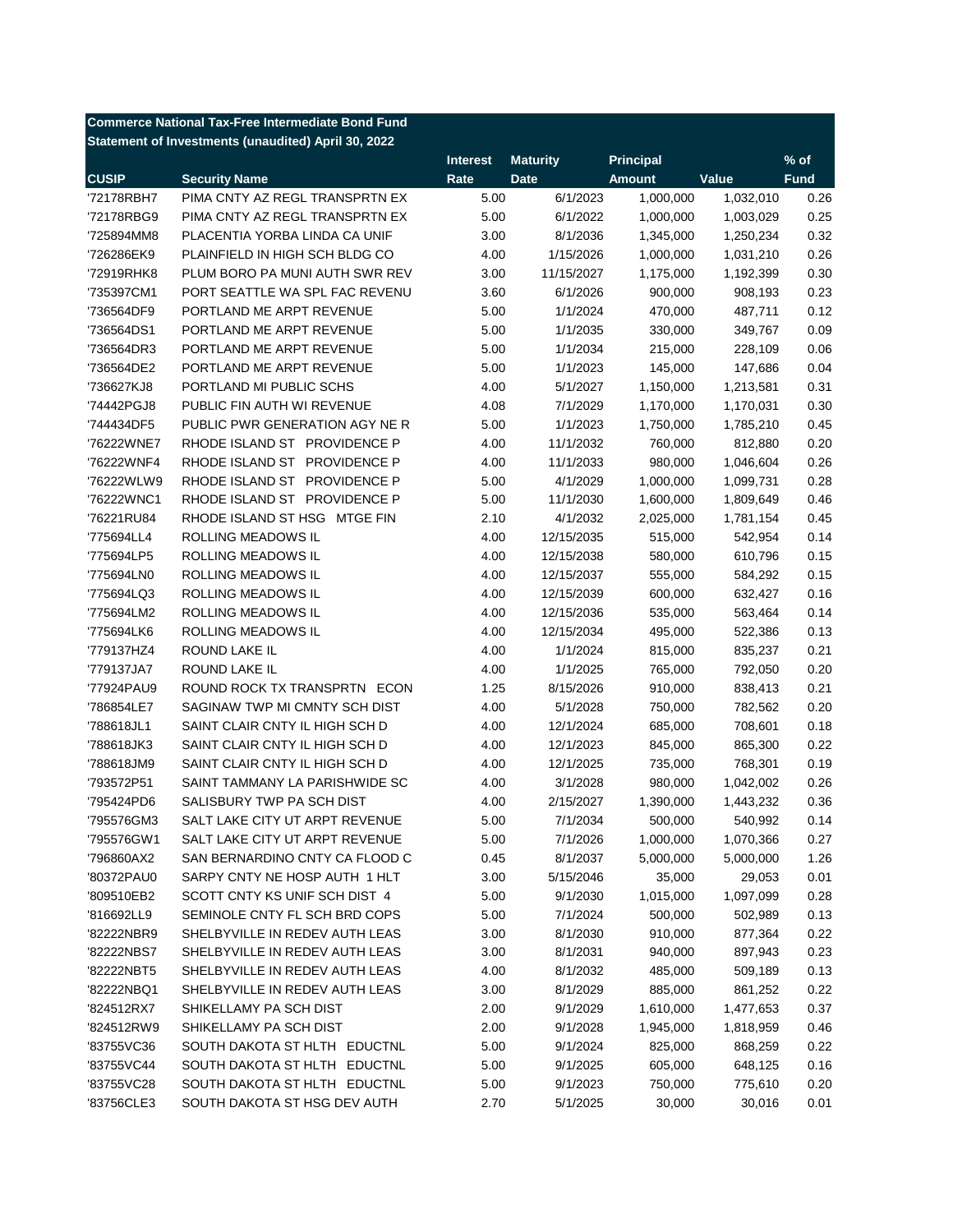| <b>Commerce National Tax-Free Intermediate Bond Fund</b> |                                                     |                 |                 |                  |                    |             |  |
|----------------------------------------------------------|-----------------------------------------------------|-----------------|-----------------|------------------|--------------------|-------------|--|
|                                                          | Statement of Investments (unaudited) April 30, 2022 |                 |                 |                  |                    |             |  |
|                                                          |                                                     | <b>Interest</b> | <b>Maturity</b> | <b>Principal</b> |                    | $%$ of      |  |
| <b>CUSIP</b>                                             | <b>Security Name</b>                                | Rate            | <b>Date</b>     | <b>Amount</b>    | Value              | <b>Fund</b> |  |
| '84049EBN5                                               | SOUTH SUBURBAN PARK RECREATI                        | 4.00            | 12/15/2041      | 1,175,000        | 1,217,339          | 0.31        |  |
| '84129NMY2                                               | SOUTHCENTRL PA GEN AUTH REVENU                      | 5.00            | 5/1/2028        | 225,000          | 246,713            | 0.06        |  |
| '84129NNC9                                               | SOUTHCENTRL PA GEN AUTH REVENU                      | 4.00            | 5/1/2032        | 325,000          | 331,049            | 0.08        |  |
| '84129NND7                                               | SOUTHCENTRL PA GEN AUTH REVENU                      | 4.00            | 5/1/2033        | 325,000          | 330,266            | 0.08        |  |
| '84129NNB1                                               | SOUTHCENTRL PA GEN AUTH REVENU                      | 5.00            | 5/1/2031        | 375,000          | 421,907            | 0.11        |  |
| '84129NNA3                                               | SOUTHCENTRL PA GEN AUTH REVENU                      | 5.00            | 5/1/2030        | 400,000          | 446,680            | 0.11        |  |
| '84129NMZ9                                               | SOUTHCENTRL PA GEN AUTH REVENU                      | 5.00            | 5/1/2029        | 225,000          | 249,171            | 0.06        |  |
| '84129NNE5                                               | SOUTHCENTRL PA GEN AUTH REVENU                      | 4.00            | 5/1/2034        | 300,000          | 304,374            | 0.08        |  |
| '855354DU7                                               | STARK KNOX MARSHALL CNTYS IL                        | 4.00            | 12/1/2038       | 860,000          | 865,224            | 0.22        |  |
| '857492706                                               | STATE STREET INSTITUTIONAL US                       | 0.00            |                 | 2,533,062        | 2,533,062          | 0.64        |  |
| '880461FX1                                               | TENNESSEE HSG DEV AGY RSDL FIN                      | 4.05            | 1/1/2038        | 150,000          | 151,431            | 0.04        |  |
| '889251HK3                                               | TOLEDO LUCAS CNTY OH PORT AUTH                      | 2.00            | 11/15/2031      | 430,000          | 355,594            | 0.09        |  |
| '89602RFX8                                               | TRIBOROUGH NY BRIDGE TUNNEL                         | 0.42            | 11/1/2041       | 4,000,000        | 4,000,000          | 1.01        |  |
| '896863AK3                                               | TRIWAY OH LOCAL SCH DIST COPS                       | 4.00            | 12/1/2030       | 1,000,000        | 1,057,132          | 0.27        |  |
| '896863AL1                                               | TRIWAY OH LOCAL SCH DIST COPS                       | 4.00            | 12/1/2031       | 1,060,000        | 1,118,137          | 0.28        |  |
| '914692Z27                                               | UNIV OF NEW MEXICO NM                               | 2.25            | 6/1/2027        | 1,685,000        | 1,649,025          | 0.42        |  |
| '914692WL8                                               | UNIV OF NEW MEXICO NM                               | 0.47            | 6/1/2026        | 4,265,000        | 4,265,000          | 1.08        |  |
| '915138MR9                                               | UNIV OF TOLEDO OH                                   | 4.00            | 6/1/2036        | 700,000          | 704,985            | 0.18        |  |
| '916087AV1                                               | UPPER MOHAWK VLY NY MEMORIAL A                      | 2.70            | 12/1/2032       | 890,000          | 779,754            | 0.20        |  |
| '916087AX7                                               | UPPER MOHAWK VLY NY MEMORIAL A                      | 3.00            | 12/1/2034       | 940,000          | 823,991            | 0.21        |  |
| '916087AW9                                               | UPPER MOHAWK VLY NY MEMORIAL A                      | 2.85            | 12/1/2033       | 915,000          | 801,245            | 0.20        |  |
| '922799RD5                                               | <b>VENTNOR CITY NJ</b>                              | 4.00            | 12/1/2022       | 1,470,000        | 1,489,771          | 0.38        |  |
| '922799RK9                                               | <b>VENTNOR CITY NJ</b>                              | 4.00            | 12/1/2028       | 730,000          | 769,401            | 0.19        |  |
| '922799RJ2                                               | <b>VENTNOR CITY NJ</b>                              | 4.00            | 12/1/2027       | 705,000          | 747,149            | 0.19        |  |
| '922799RE3                                               | <b>VENTNOR CITY NJ</b>                              | 4.00            | 12/1/2023       | 1,530,000        | 1,571,551          | 0.40        |  |
| '922799RH6                                               | <b>VENTNOR CITY NJ</b>                              | 4.00            | 12/1/2026       | 690,000          | 726,458            | 0.18        |  |
| '92428CLW2                                               | <b>VERMONT ST STUDENT ASSISTANCEC</b>               | 5.00            | 6/15/2027       | 780,000          | 844,759            | 0.21        |  |
| '92428CLU6                                               | <b>VERMONT ST STUDENT ASSISTANCEC</b>               | 5.00            | 6/15/2025       | 400,000          | 423,082            | 0.11        |  |
| '92428CLT9                                               | <b>VERMONT ST STUDENT ASSISTANCEC</b>               | 5.00            | 6/15/2024       | 300,000          | 312,990            | 0.08        |  |
| '92428CLV4                                               | <b>VERMONT ST STUDENT ASSISTANCEC</b>               | 5.00            | 6/15/2026       | 400,000          | 428,064            | 0.11        |  |
| '92428CMN1                                               | <b>VERMONT ST STUDENT ASSISTANCEC</b>               | 5.00            | 6/15/2030       | 455,000          | 498,404            | 0.13        |  |
| '92428CMP6                                               | <b>VERMONT ST STUDENT ASSISTANCEC</b>               | 5.00            | 6/15/2031       | 475,000          | 521,263            | 0.13        |  |
| '92428CMM3                                               | <b>VERMONT ST STUDENT ASSISTANCEC</b>               | 5.00            | 6/15/2029       | 400,000          | 436,537            | 0.11        |  |
|                                                          | VINTON TECUMSEH IN SCH BLDG CO                      | 5.00            | 7/15/2031       | 500,000          |                    | 0.14        |  |
| '927557MT2<br>'927557MU9                                 | VINTON TECUMSEH IN SCH BLDG CO                      |                 | 7/15/2032       | 500,000          | 551,272<br>550,510 | 0.14        |  |
| '93978HUV5                                               | WASHINGTON ST HLTH CARE FACS A                      | 5.00            | 10/1/2030       | 150,000          |                    | 0.04        |  |
| '93978HMX0                                               | WASHINGTON ST HLTH CARE FACS A                      | 5.00            | 8/15/2027       | 495,000          | 165,840<br>531,312 |             |  |
|                                                          |                                                     | 5.00            |                 |                  |                    | 0.13        |  |
| '93978TTD1                                               | WASHINGTON ST HSG FIN COMMISSI                      | 3.45            | 12/1/2030       | 310,000          | 311,391            | 0.08        |  |
| '940416LJ7                                               | WASHINGTON TWP NJ GLOUCESTER C                      | 2.00            | 5/15/2033       | 1,000,000        | 796,929            | 0.20        |  |
| '941026MX1                                               | WASHTENAW MI CMNTY CLG                              | 4.00            | 4/1/2025        | 645,000          | 671,383            | 0.17        |  |
| '946016JP8                                               | WAYNE CNTY PA HOSP HLTH FACS                        | 4.00            | 7/1/2027        | 520,000          | 550,820            | 0.14        |  |
| '946016JM5                                               | WAYNE CNTY PA HOSP HLTH FACS                        | 4.00            | 7/1/2025        | 550,000          | 573,277            | 0.14        |  |
| '946016JQ6                                               | WAYNE CNTY PA HOSP HLTH FACS                        | 5.00            | 7/1/2028        | 400,000          | 439,994            | 0.11        |  |
| '946016JV5                                               | WAYNE CNTY PA HOSP HLTH FACS                        | 4.00            | 7/1/2033        | 500,000          | 506,986            | 0.13        |  |
| '957399EW4                                               | <b>WESTCHESTER IL</b>                               | 4.00            | 12/1/2038       | 1,825,000        | 1,880,869          | 0.47        |  |
| '957399EU8                                               | <b>WESTCHESTER IL</b>                               | 4.00            | 12/1/2034       | 1,000,000        | 1,039,191          | 0.26        |  |
| '96009AEB8                                               | WESTFIELD IN HIGH SCH 1995 BLD                      | 5.00            | 7/15/2031       | 750,000          | 810,087            | 0.20        |  |
| '96009AEA0                                               | WESTFIELD IN HIGH SCH 1995 BLD                      | 5.00            | 1/15/2031       | 1,000,000        | 1,080,483          | 0.27        |  |
| '966100EF2                                               | WHITESTOWN IN REDEV AUTH LEASE                      | 3.00            | 8/1/2034        | 1,670,000        | 1,580,983          | 0.40        |  |